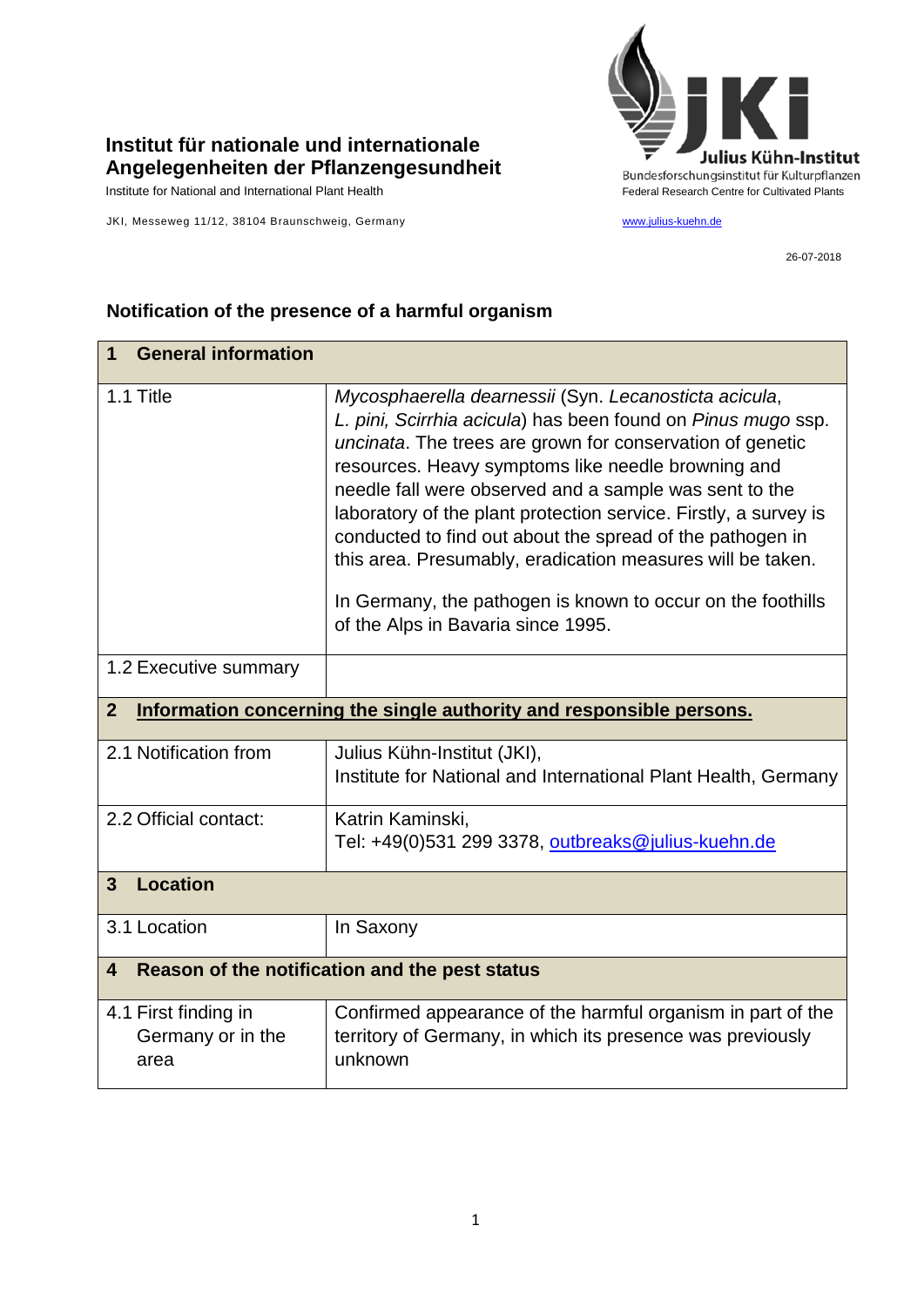| 4.2 Pest status of the area where the<br>harmful organism has been found<br>present, after the official<br>confirmation.              | Transient, actionable, under eradication                          |  |  |
|---------------------------------------------------------------------------------------------------------------------------------------|-------------------------------------------------------------------|--|--|
| 4.3 Pest status in Germany before the<br>official confirmation of the<br>presence, or suspected presence,<br>of the harmful organism. | Present, few occurrences                                          |  |  |
| 4.4 Pest status in Germany after the<br>official confirmation of the<br>presence of the harmful organism.                             | Present, few occurrences                                          |  |  |
| Finding, sampling, testing and confirmation of the harmful organism.<br>5                                                             |                                                                   |  |  |
| 5.1 How the presence or appearance<br>of the harmful organism was<br>found.                                                           | Information submitted by a public forestry<br>institution         |  |  |
| 5.2 Date of finding:                                                                                                                  | 07.06.2018                                                        |  |  |
| 5.3 Sampling for laboratory analysis.                                                                                                 | 07.06.2018                                                        |  |  |
| 5.4 Diagnostic method                                                                                                                 | Microscopy, isolation and molecular<br>method                     |  |  |
| 5.5 Date of official confirmation of the<br>harmful organism's identity.                                                              | 18.07.2018                                                        |  |  |
| Infested area, and the severity and source of the outbreak in that area.<br>6                                                         |                                                                   |  |  |
| 6.1 Size and delimitation of the<br>infested area.                                                                                    | 100 plants                                                        |  |  |
| 6.2 Characteristics of the infested<br>area and its vicinity.                                                                         | Open air – planted for conservation of<br>genetic resources:      |  |  |
| 6.3 Host plants in the infested area<br>and its vicinity                                                                              | 300 plants in a distance of appr. 300 m<br>from the infested plot |  |  |
| 6.4 Infested plant(s), plant product(s)<br>and other object(s).                                                                       | Pinus mugo ssp. uncinata                                          |  |  |
| 6.5 Severity of the outbreak.                                                                                                         | 100 plants with heavy symptoms (needle<br>browning, needle fall)  |  |  |
| 6.6 Source of the outbreak                                                                                                            | unknown                                                           |  |  |